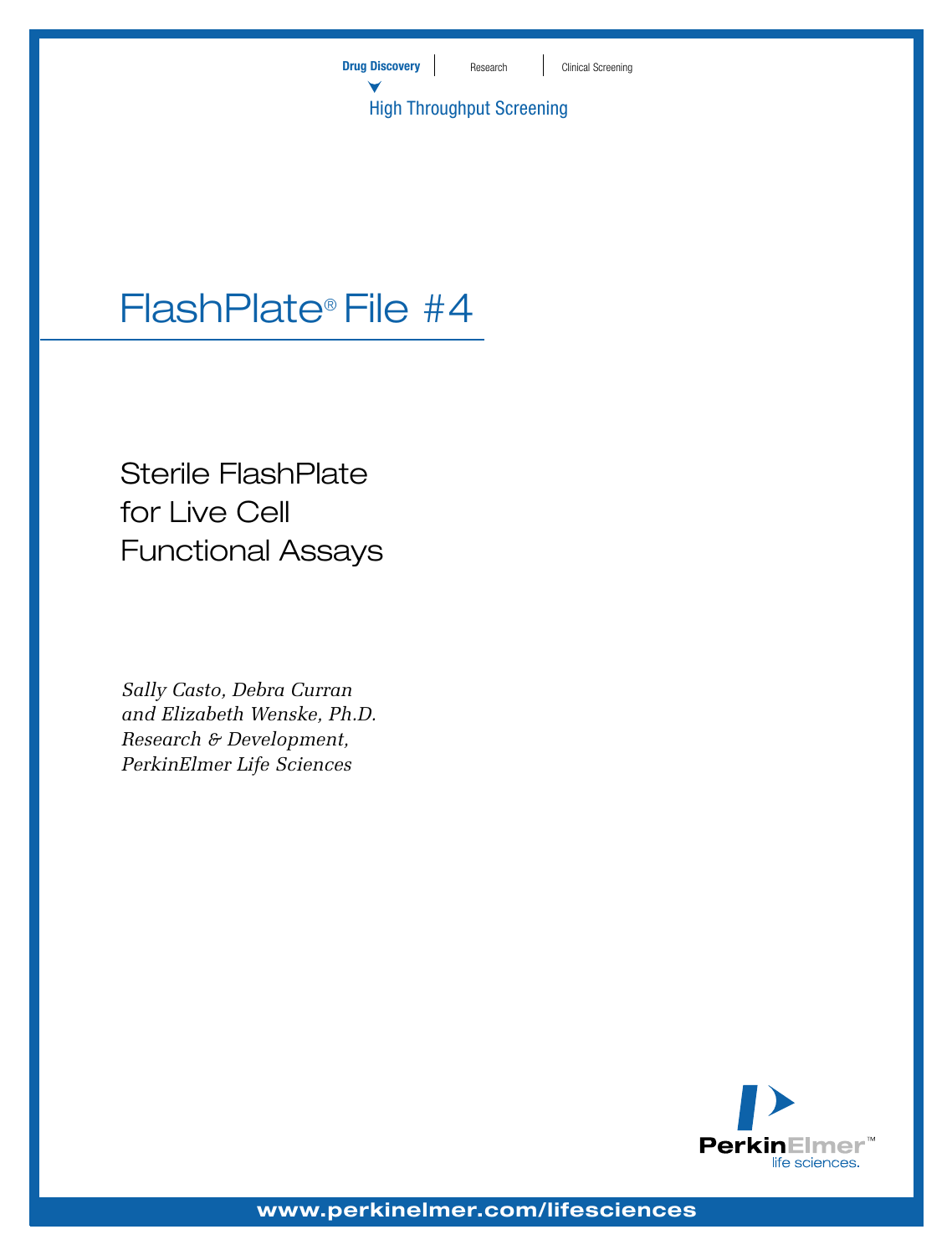## Sterile FlashPlate® for Live Cell Functional Assays

## **Introduction**

Sterile FlashPlate is an effective platform for in-plate live cell functional assays, demonstrating functional performance consistent with traditional formats. It provides a combined growth and reaction chamber, enabling cell growth, assay, and detection in one plate. The inherent benefits of FlashPlate in reducing assay steps, and ease of automation, make FlashPlate a cost-effective platform for screening live cell assays.

Sterile FlashPlate (SMP300, SMP300E) is a Basic FlashPlate which has been sterilized by gamma irradiation and supports long-term growth of adherent cell lines. Growth, reaction, assay and detection all occur on one plate, facilitating a variety of live cell functional assays, including:

- Cell proliferation assays (e.g., thymidine uptake)
- *In vivo* protein synthesis assays (e.g., methionine incorporation)
- Receptor binding assays

Sterile FlashPlate is sterilized by gamma irradiation. Plates maintain sterility as long as the packaging remains intact. An important positive side effect of gamma irradiation is a modification to the surface of the polystyrene microplate that promotes cell attachment. Gamma irradiation changes the color of the polystyrene from pure white to light green. To date, this has not been shown to affect any experimental results.

In comparison to the use of a non-sterile Basic FlashPlate (SMP200), Sterile FlashPlate eliminates the ethanol rinse required to ensure sterile growth conditions, and provides a well surface more conducive to cell attachment.

## **General Use**

Sterile FlashPlate is designed for use in applications requiring medium- and long-term cell growth. Adherent cells are grown directly in the FlashPlate well. Cellular uptake of radioactive tracers is measured directly in the well without aspiration, centrifugation, precipitation, or filtration, resulting in a significant reduction in assay complexity compared to a conventional TCA filtration assay.

The following cell lines have been grown on Sterile FlashPlate:

- Ca Ski
- $\bullet$  A<sub>10</sub>
- NIH/3T3
- HeLa
- CHO-K1
- CHO-ETB (CHO cell line expressing endothelin receptor subtype B)
- 293

A typical [14C]-Thymidine incorporation assay is shown in Figure 1. The viability of CHO-K1 cells is maintained a minimum of nine days.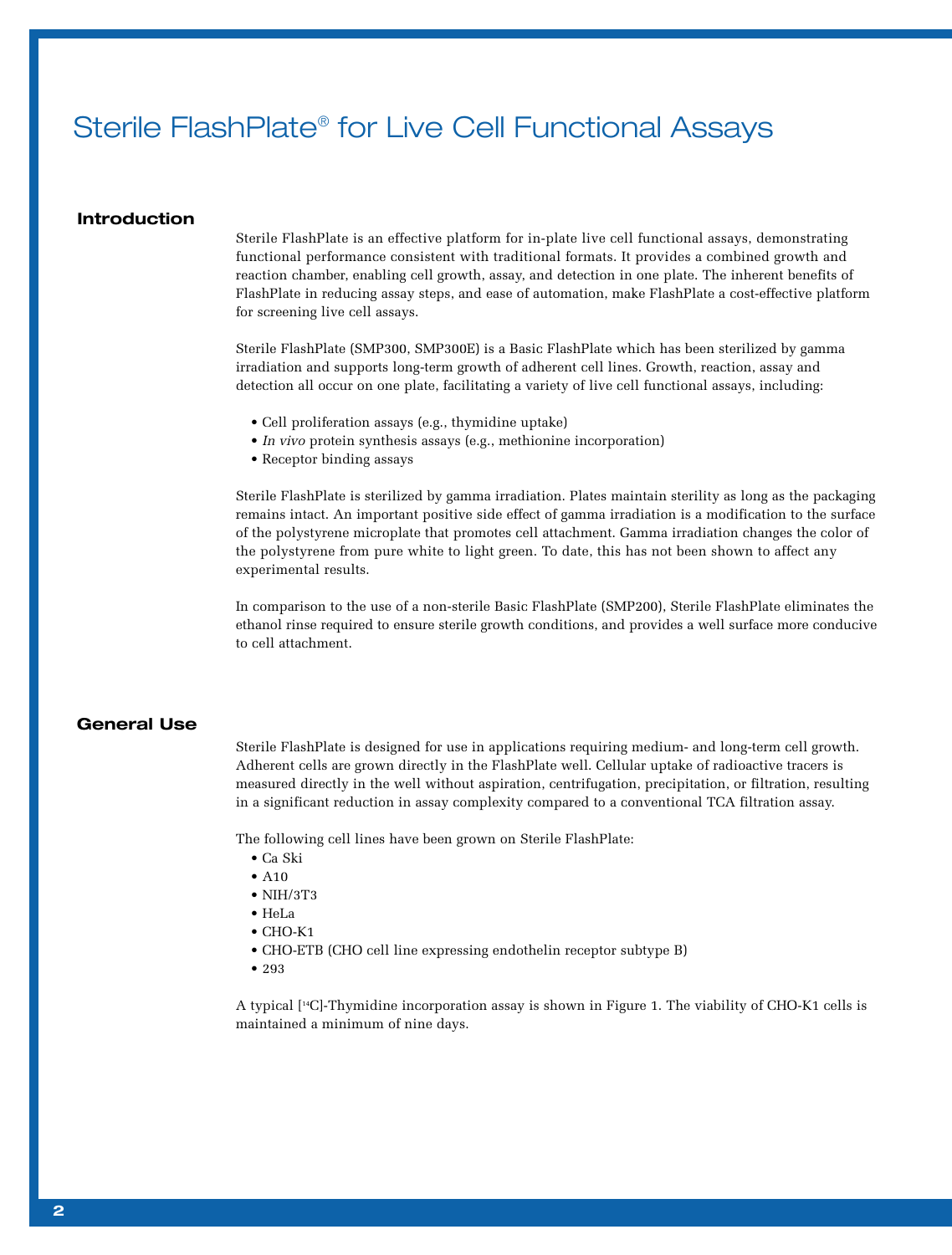### **Figure 1**

**[14C]-Thymidine Incorporation in CHO-K1 Cells over Extended Culture Times**



*CHO-K1 cells were serially diluted (1:2) starting at 1 x 104 cells/well in 0.3 ml complete DMEM/F12 containing 10% FBS, 2 mM L-glutamine and 75 µg/ml L-proline. A standard Tissue Culture Treated 96-well plate was set up as a control for the Sterile FlashPlate. This plate was used to observe confluency microscopically. On day 5 the plates were re-fed by gently removing 150 µl spent medium and adding 150 µl fresh complete medium. On day 6 the TC control wells were at 50-65% confluency. The medium was gently removed from the Sterile FlashPlate and the plate was re-fed with complete DMEM/F12 Phenol Red-free medium containing [14C]-Thymidine (NEC156, 1:800, 0.125 µCi/ml) at 0.2 ml/well. Incorporation was measured on days 7-9.* 

## **Optimization of Cell Growth Conditions**

The optimal cell culture conditions must be determined for each cell line and application. The seed density should be optimized for each cell type grown on Sterile FlashPlate. The optimal initial number of cells seeded per well will depend on the culture time required for the application. Cell growth characteristics on FlashPlate may differ from those on a tissue culture plate.

The following conditions are generally required for good results on Sterile FlashPlate:

- 1) The cell line must be adherent.
- 2) Phenol red in media will cause color quenching, resulting in reduction of signal. To avoid color quenching, three options are available:
	- Use phenol red-free media.
	- Remove phenol red-free media prior to detection.
	- Replace phenol red-containing media with PBS just prior to detection.
- 3) Generally, fetal bovine serum (FBS) must be present to promote cell attachment to the wells of Sterile FlashPlate. If low or no-serum conditions are desirable for the experiment, cells should first be grown to attachment in serum-present conditions, followed by serum reduction or removal. See Figure 2. Alternately, the plate may be precoated with fibronectin, which will promote cell attachment under low- or no- serum conditions.
- 4) Once cells are attached, care must be exhibited to avoid disturbing the cell monolayer. Wash steps should be minimized. Media and reagent additions and aspirations should be done in a gentle, non-disruptive manner. Use of automated plate washers should be avoided.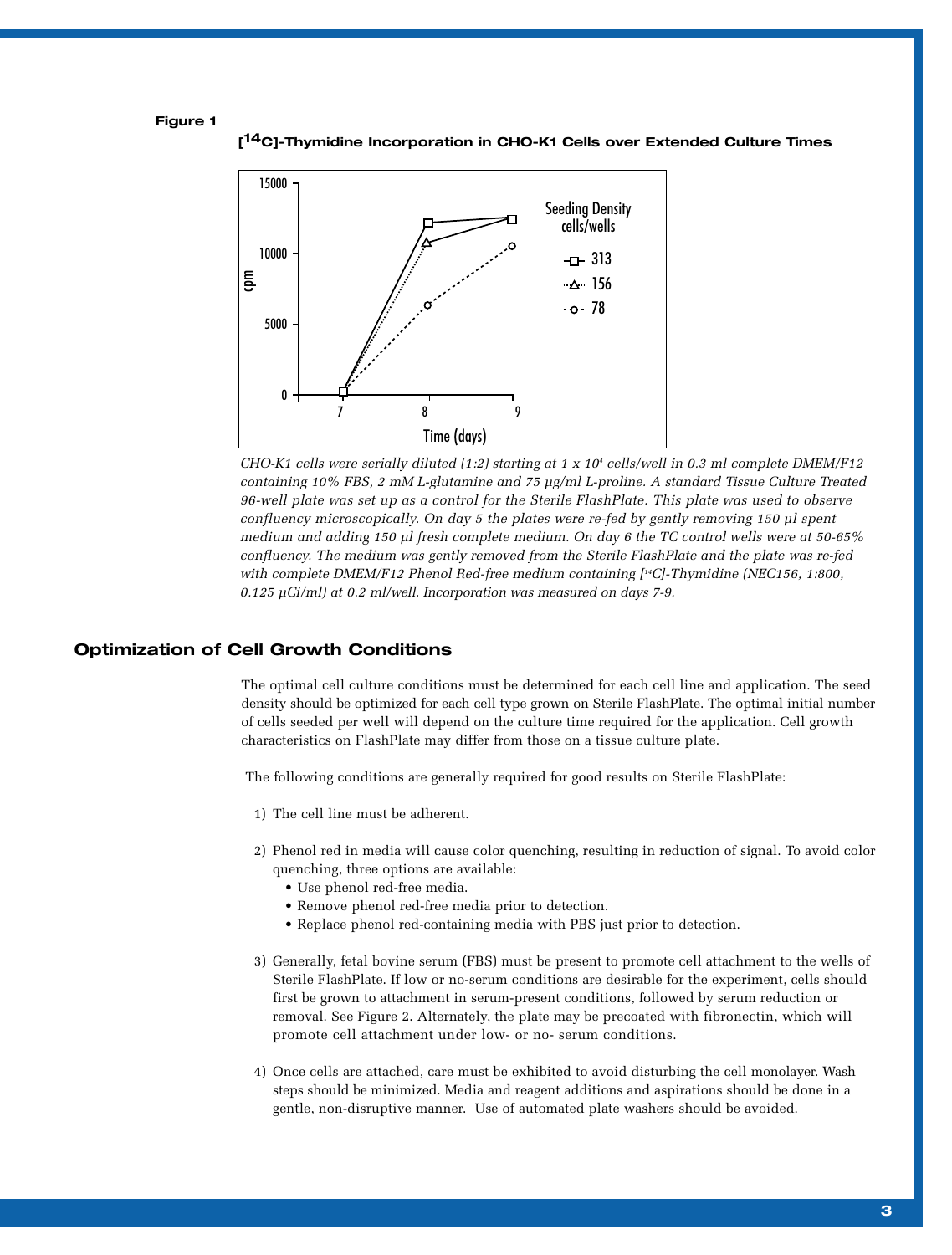## **Figure 2**

**Stimulation of A10 Cell Growth by PDGF at 30 Hours**



*A10 cells were seeded at 5 x 103 in DMEM containing 15% FBS. Cells were allowed to attach for 24 hours. Medium was then removed and replaced with DMEM containing 5% dialyzed FBS. After an overnight incubation, medium was removed and replaced with DMEM containing 5% dialyzed FBS plus 0.3 ng or 30 ng of PDGF. [14C]-Thymidine was also added at 0.0125 µCi/well. The graph shows net CPM (sample CPM minus background CPM) at 30 hours after PDGF addition.*

## **Applications**

Sterile FlashPlate is suitable for use with a variety of isotopes, including 3 H, 14C, and 125I, and exhibits functional performance that is consistent with traditional assay formats. As shown in Figures 3a-c, methionine incorporation in CHO-K1 cells using [14C]- or [3 H]-Methionine demonstrates typical incorporation and inhibition by the metabolic precursor puromycin.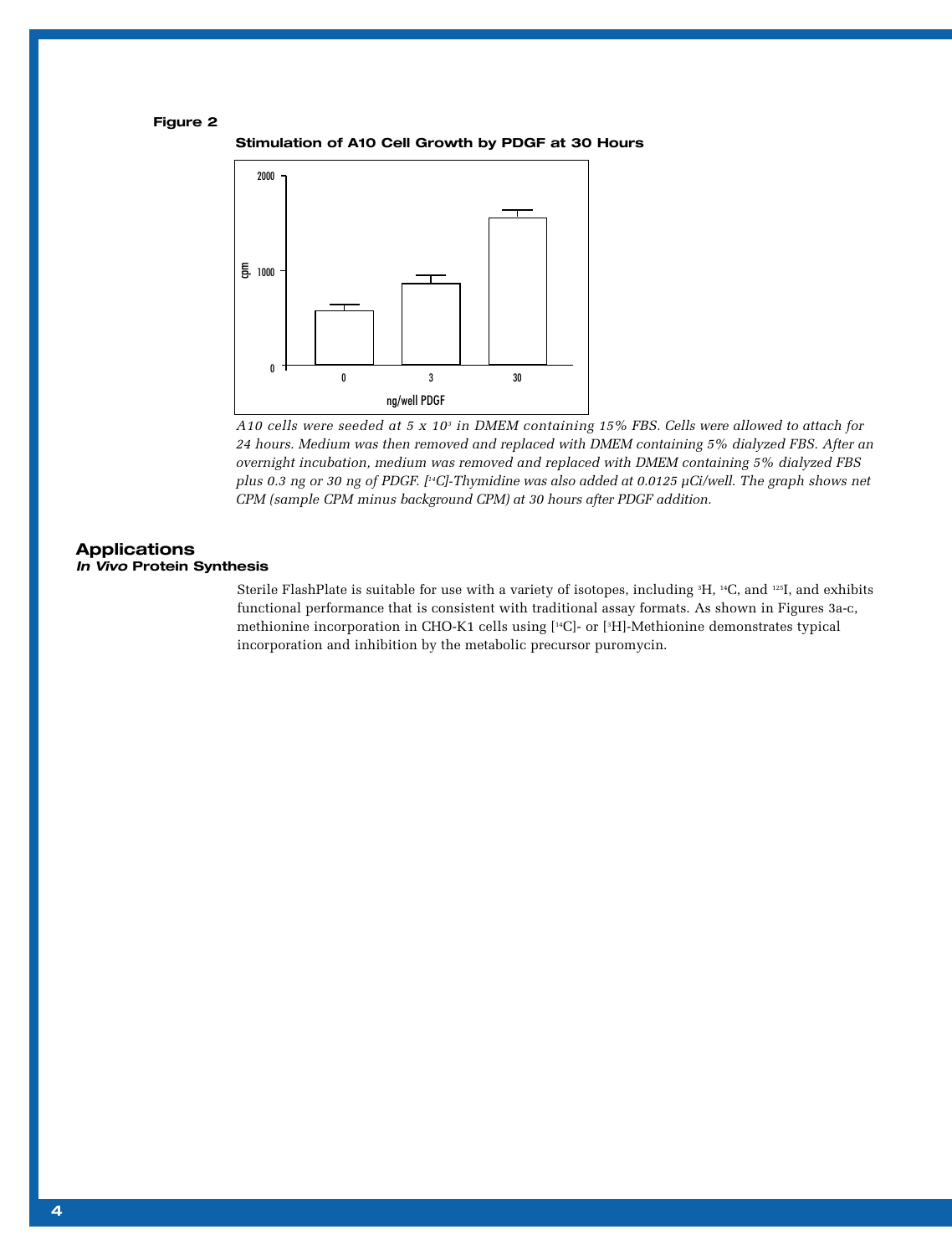## **Figure 3a**



## **Figure 3b**





#### **Figure 3c**





*Figures 3a-c: CHO-K1 cells were seeded at 1 x 104 cells/well in 200 µl Phenol Red-free, methionine-free DMEM/F12 media containing 10% FBS. Cells were incubated overnight. The media was then removed and replaced with 100 µl of fresh media containing either [3 H]-methionine or [14C]-methionine and 1, 10, or 20 µg/ml of the protein synthesis inhibitor puromycin. [3 H]-Methionine (NET061X) was added at 10 µCi/ml and [14C]-methionine (NEC425) was added at 0.2 µCi/ml. The cultures were continued for up to 72 hours after the tracer addition. CPM were read on a Packard TopCount® Microplate Scintillation and Luminescence Counter at intervals up to 72 hours after tracer addition. All CPM data shown are net CPM (sample CPM minus background CPM).*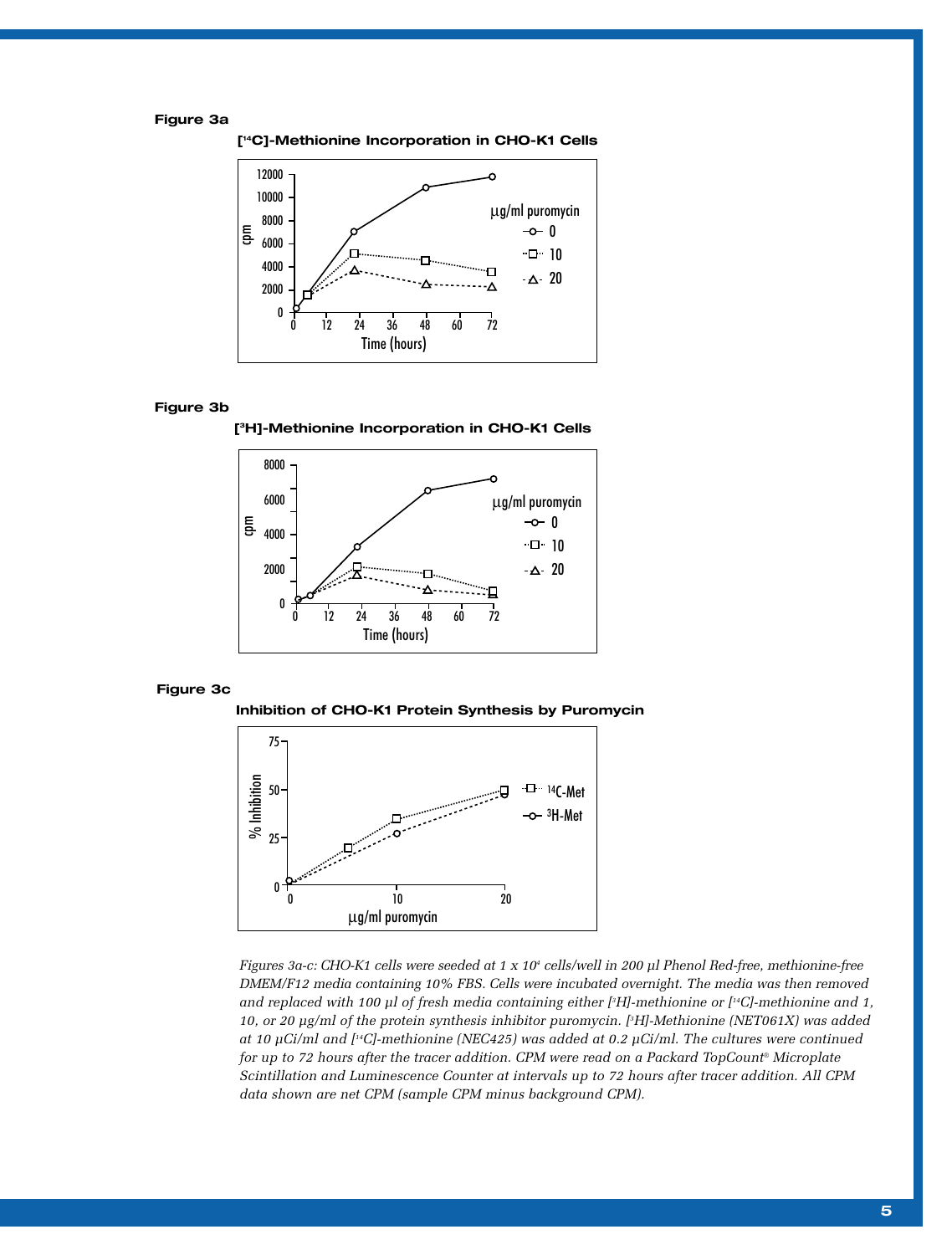Figure 3a: [14C]-methionine incorporation into CHO-K1 cells in the presence of 0, 10, or 20 µg/ml puromycin.

Figure 3b: [3 H]-methionine incorporation into CHO-K1 cells in the presence of 0, 10, or 20 µg/ml puromycin.

Figure 3c: Inhibition of CHO-K1 protein synthesis by puromycin. Percent inhibition by puromycin was determined at 22 hours of culture, calculated as:

> 100 x (1 - CPM at indicated puromycin concentration) CPM with no puromycin

## **Receptor Binding Assays**

Live cell receptor binding assays can be performed on Sterile FlashPlate. In Figure 4, a competitive binding assay using  $[1^{25}]$ -Endothelin demonstrates excellent binding and displacement with CHO-ET<sub>B</sub>, a transfected cell line expressing the endothelin receptor. CHO-K1, the parent cell line, exhibits expected background counts

### **Figure 4**

**Competitive Binding [125I]-Endothelin vs. Unlabeled Endothelin**



*CHO-ETB and CHO-K1 were seeded at 7 x 104 cells/well in DMEM/F12 with 10% FBS. After an overnight incubation at 37˚C, the media was replaced by Phenol Red-free growth medium containing 68,000 CPM/well of [125I] Tyr13-Endothelin-1 (NEX259). Cold endothelin was added to the wells in the range of 0-10 pmol/well (0-0.5 µM). The plates were read on a Packard TopCount after an additional 5 hours of incubation. The graph shows net CPM (sample CPM minus background CPM). Endothelin receptor is only expressed in the CHO-ETB cells. Specific binding to the endothelin receptor is shown by the concentration-dependent displacement of [125I]-Endothelin by cold endothelin in the CHO-ETB cells and the lack of binding to the CHO-K1 cells. The EC<sub>50</sub> estimated from the experiment is 4.7 nM.* 

## **Comparison with TCA Filtration Assay**

In comparison to a conventional tissue culture filtration assay, assays on Sterile FlashPlate have fewer steps, and generate less radioactive waste. A schematic representation of a FlashPlate Proliferation Assay versus a TCA Filtration Assay is shown in Figure 5. Because the FlashPlate assay is nondestructive, multiple time points can be read from the same plate, unlike the conventional assay. With the TCA assay, separate plates are required for each point required, thus multiplying the volume of liquid radioactive waste generated.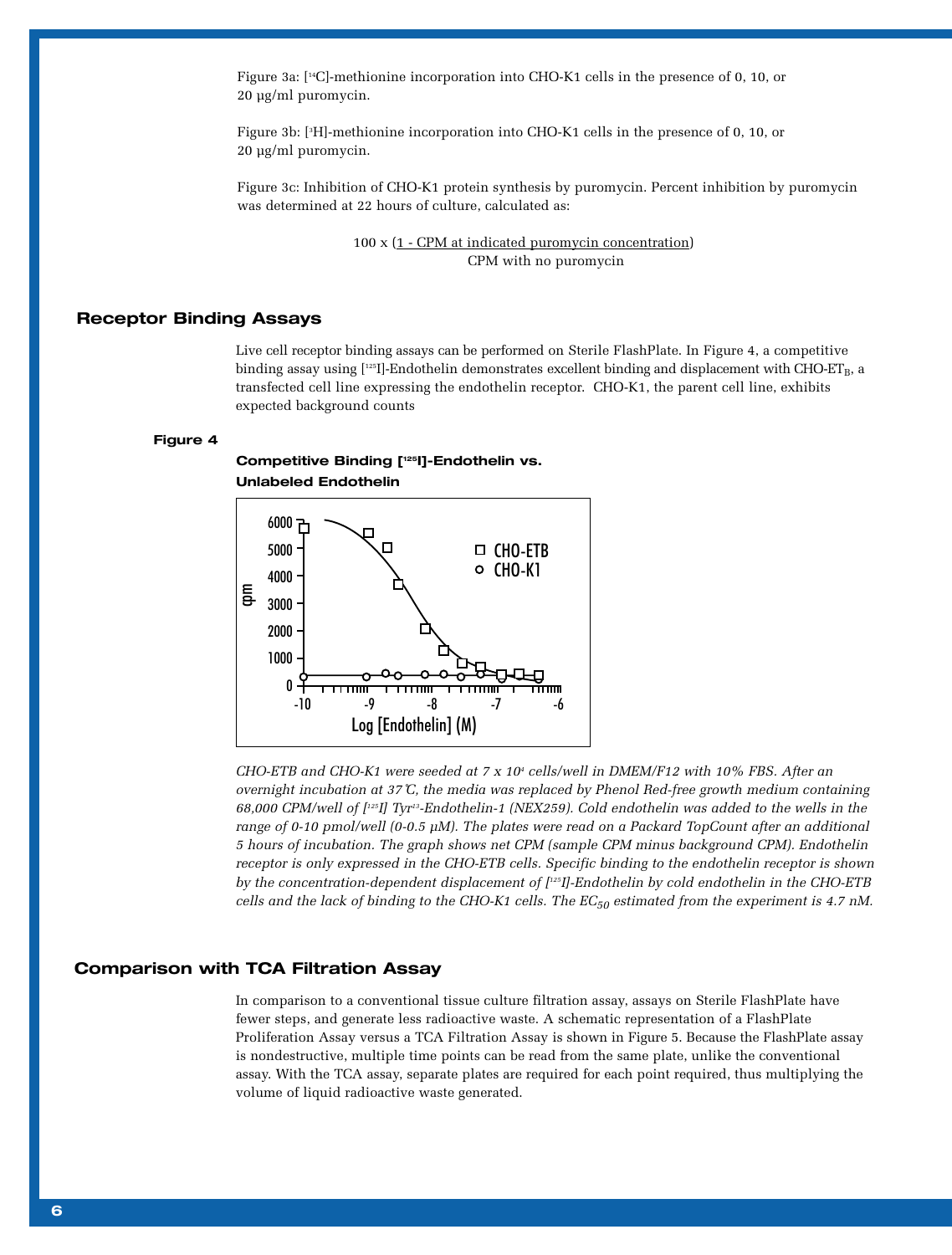## **Figure 5**

| FlashPlate Proliferation Assay                                                                                                                                                                       | <b>TCA Filtration Assay</b>                                                                                                                                                                                                                                                                                                                                                    |
|------------------------------------------------------------------------------------------------------------------------------------------------------------------------------------------------------|--------------------------------------------------------------------------------------------------------------------------------------------------------------------------------------------------------------------------------------------------------------------------------------------------------------------------------------------------------------------------------|
| 1. Culture adherent cells in Sterile FlashPlate<br>2. Label cells with $[3H]$ -Thymidine<br>(Generates 10 ml radioactive waste)<br>3. Incubate 2-24 hours<br>4. Read plate at designated time points | 1. Culture adherent cells in 96-well plate<br>2. Label cells with [ <sup>3</sup> H]-Thymidine<br>(Generates 10 ml radioactive waste)<br>3. Incubate 2-24 hours<br>4. Remove medium<br>5. Wash cells with PBS<br>6. Dislodge cells and aspirate onto glass<br>fiber filters<br>7. Wash filter with TCA<br>8. Measure retained radioactivity by liquid<br>scintillation counting |
|                                                                                                                                                                                                      | (Steps 4-8 generate approximately 520 ml aqueous<br>radioactive waste and 300 ml organic                                                                                                                                                                                                                                                                                       |

In order to validate a cellular proliferation assay (true DNA synthesis) on FlashPlate, a [14C]-Thymidine incorporation study with CHO-K1 cells was done. In this study, the standard FlashPlate assay described in the schematic was modified to include a TCA precipitation and wash step prior to counting. Figure 6 demonstrates that uptake of [14C]-Thymidine correlates with DNA synthesis.

*radioactive waste)*

## **Figure 6**

**and without TCA Precipitation and Wash Step** E<sub>p</sub> 0 25 50 75 100 15000 10000 5000 0  $\sim$  TCA ·□ PBS Time (hours)

**[14C]-Thymidine Uptake in CHO-K1 Cells with**

*CHO-K1 cells were seeded at 1 x 104 in 0.2 ml/well Phenol Red-free DMEM/F12 containing 10% FBS, 2 mM L-glutamine and 75 µg/ml L-Proline. After an overnight incubation, media was replaced with 0.1 ml/well fresh media containing [14C]-Thymidine (NEC156 at 0.125 µCi/ml). Thymidine incorporation was read at intervals up to 72 hours. DNA incorporation was measured by washing cells twice with 0.2 ml/well cold 10% (w/v) TCA and compared to whole cell uptake measured by washing cells twice with 0.2 ml/well PBS. Plates were read pre- and post-wash. Data represents means ±2 x SEM (n = 4).*